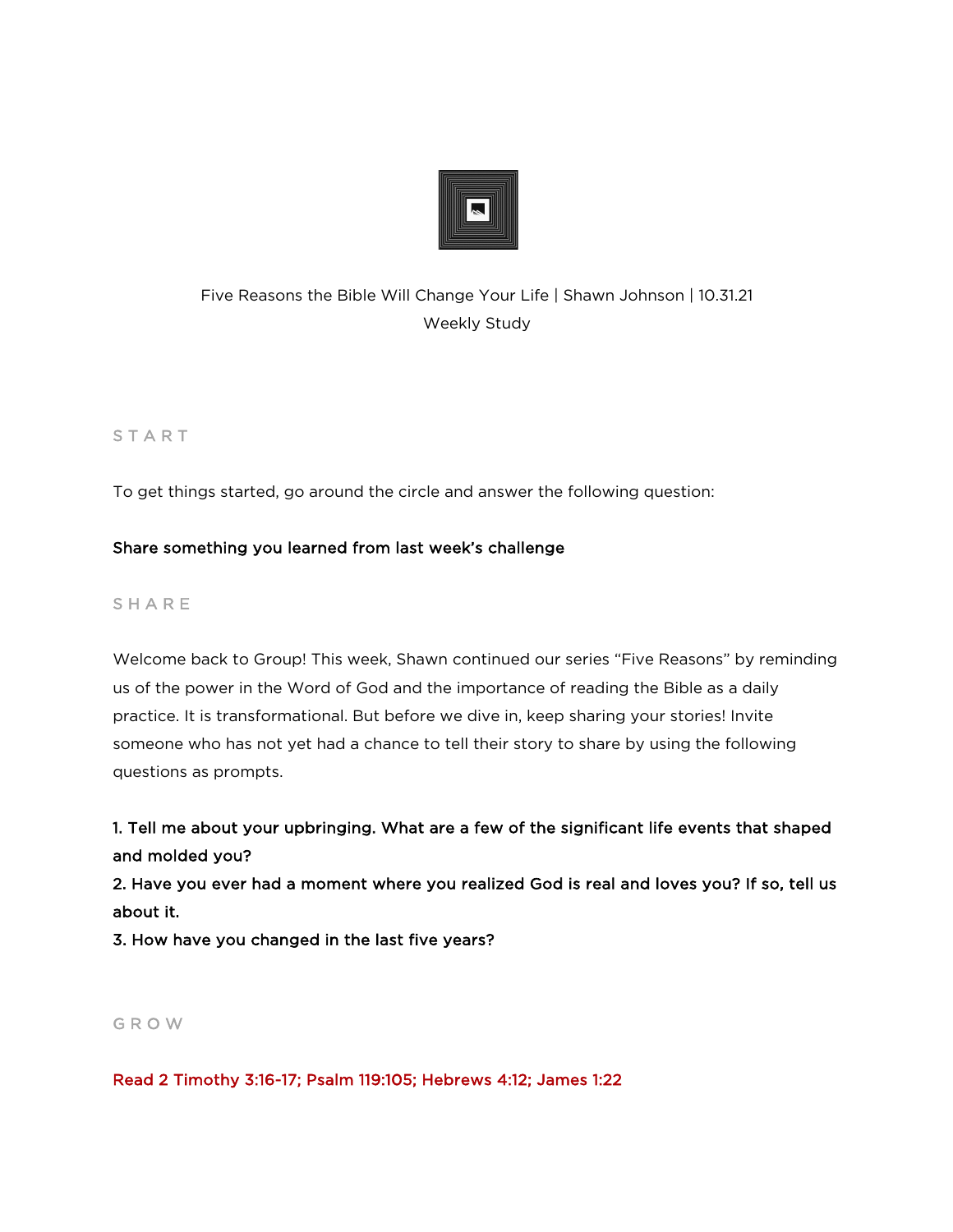#### Share with your group one thing that stood out to you from these Scriptures.

The Bible is the very breath of God (2 Timothy 3:16). God's Word is powerful and effective (Hebrews 4:12). It is the complete story of God's deep love and affection for His most prized possession, you and me. God's Word has the power to transform the way we love ourselves and it will also transform the way we love others. Billy Graham once said, "The Bible is God's love letter to us, telling us not only that He loves us, but showing us what He has done to demonstrate His love."

#### Reflecting on this, how can this shift the way you view/read the Bible?

#### How has reading the Bible transformed the way you view the world?

#### M O V E

In week two of "Five Reasons," Shawn gave us Five Reasons the Bible Will Change Your Life and we are going to go through each of the five reasons together.

### 1. The Bible Connects Us to Our Heavenly Father

And, "I will be a Father to you, and you will be my sons and daughters, says the Lord Almighty." (2 Corinthians 6:18)

In your experience, has reading the Bible connected you intimately with the Father? And how has it connected you intimately with the Father?

### 2. The Bible Tells Us What God Thinks About Us

"See what great love the Father has lavished on us, that we should be called children of God! And that is what we are! The reason the world does not know us is that it did not know him." (1 John 3:1)

#### What is easy to accept what the Bible says about you?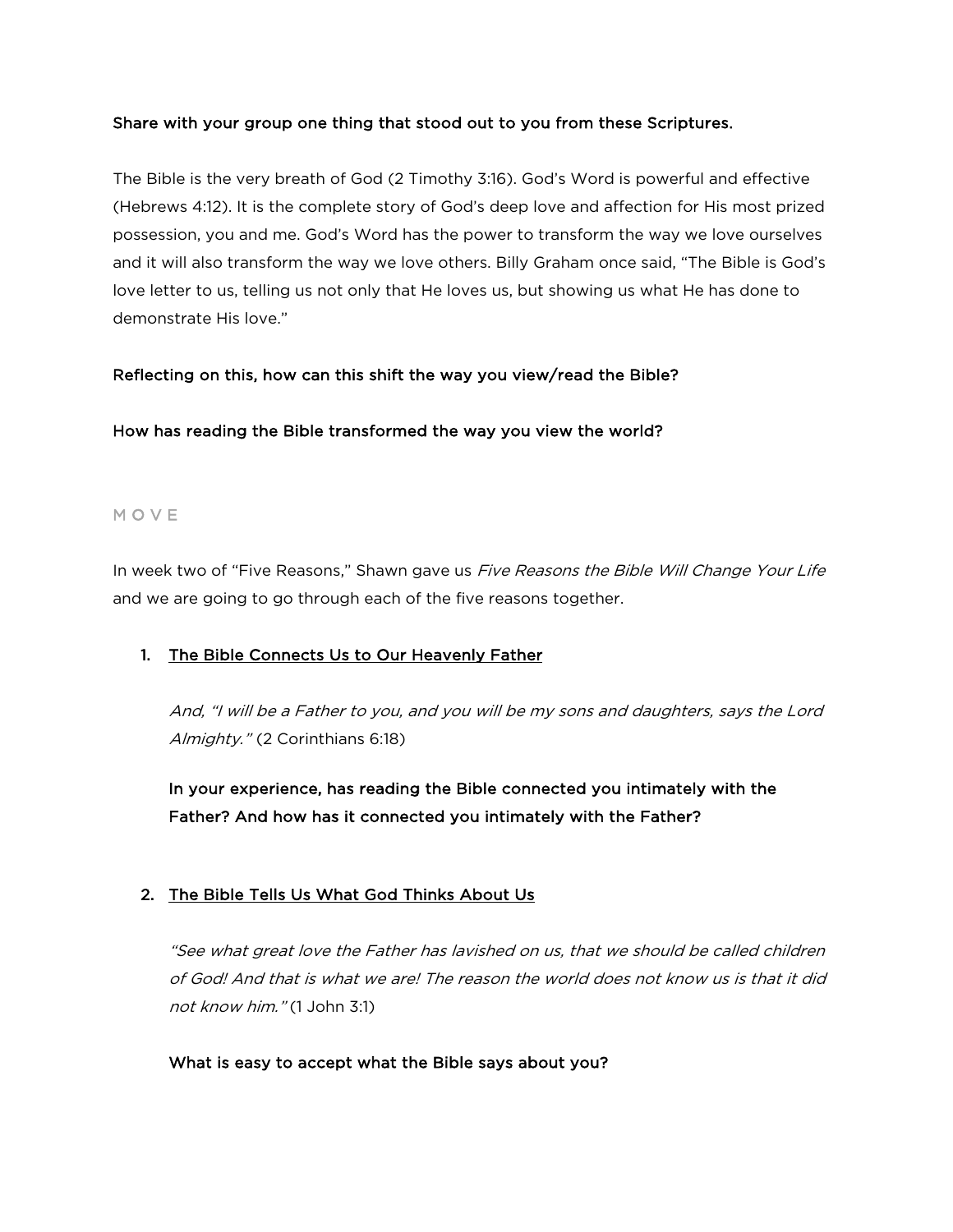Why can it seem difficult to accept what the Bible says about you?

#### 3. The Bible Shows Me the Way of Salvation

"For the wages of sin is death, but the gift of God is eternal life in Christ Jesus our Lord." (Romans 6:23)

How did God use the Bible in your journey in becoming a follower of Jesus? Or how is He using the Bible to reveal His redemptive plan in your life?

### 4. The Bible Reminds Me of His Grace

"For it is by grace you have been saved, through faith—and this is not from yourselves, it is the gift of God, not by works, so that no one can boast." (Ephesians 2:8-9)

How has the Bible helped shape your understanding of God's grace in your life? How has this shaped the way you receive and extend grace?

### 5. The Bible is God's Spoken Word to Us

"As the rain and the snow come down from heaven, and do not return to it without watering the earth and making it bud and flourish, so that it yields seed for the sower and bread for the eater, so is my word that goes out from my mouth: It will not return to me empty, but will accomplish what I desire and achieve the purpose for which I sent it." (Isaiah 55:10-11)

Do you believe that the God of the Universe speaks through His inspired written Word, the Bible? Explain.

What is one way in your life that you know that God has clearly spoken to you?

#### This Week's Challenge